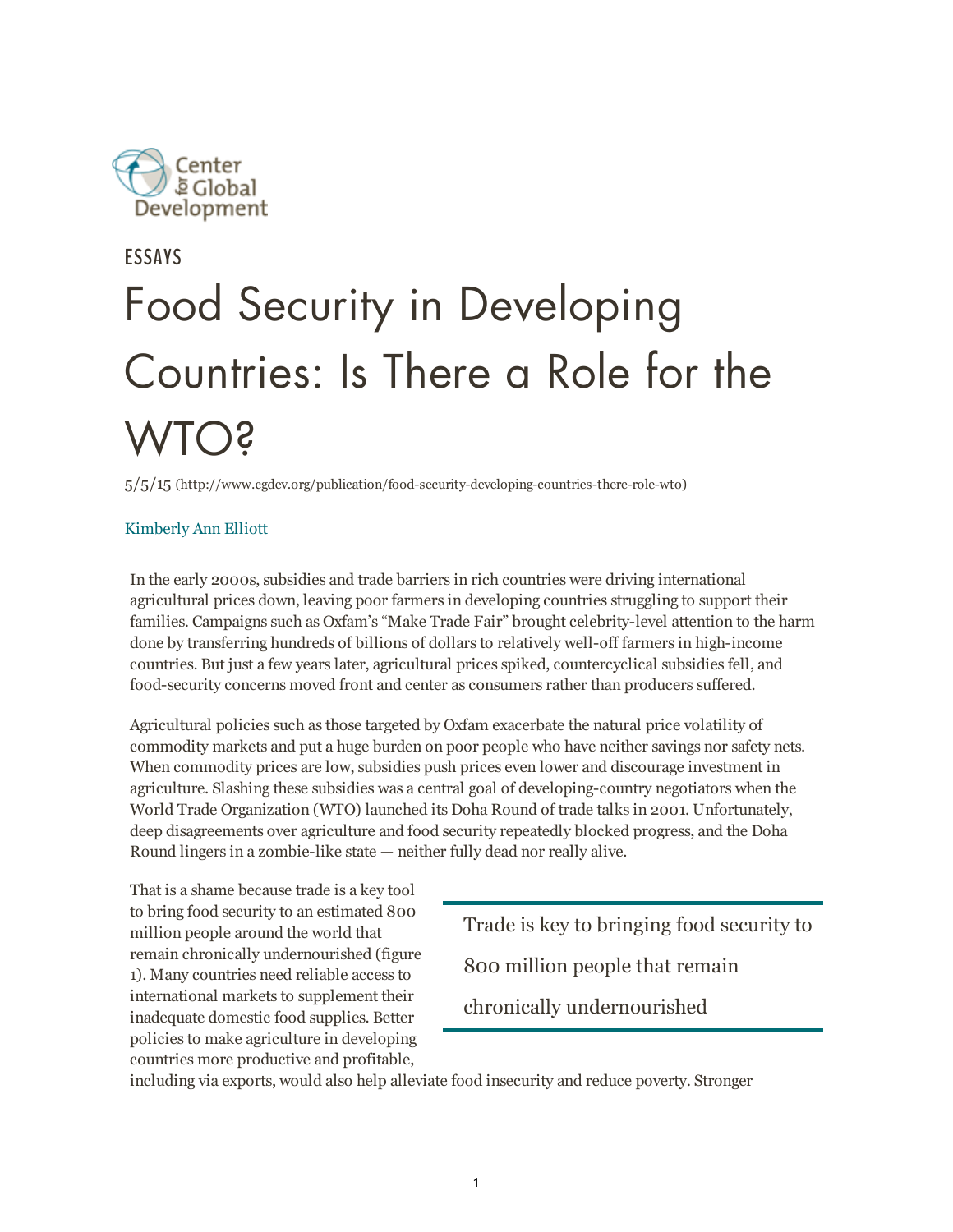international trade rules would help by constraining the beggar-thy-neighbor policies that distort trade, contribute to price volatility, and discourage investments in developing-country agriculture.



#### Figure 1

Unfortunately, the history of international agricultural negotiations is not promising. The Uruguay Round of trade negotiations, launched in Punta del Este in 1986, was the first to even try to address the array of trade-distorting agricultural policies in a serious way. Those negotiations succeeded in creating an elaborate framework of rules, but they largely failed to rein in subsidies or trade protection in industrialized countries.

The Doha Round was supposed to change that, but it collapsed around the time that food prices peaked in mid-2008. India, home to one-quarter of the world's undernourished people, took a hard line against any significant constraints on developing countries' freedom of action to address food security. But India's demands for flexibility came just as the government there and in other emerging markets, including China, were increasing subsidies to farmers. Several large emerging markets are now providing levels of potentially trade-distorting support to agriculture that are comparable to those of major industrialized countries.

The changing agricultural landscape is further complicating the WTO negotiations, and an agreement to constrain and reduce agricultural subsidies seems as elusive as ever. But in India, internal pressures to reform an expensive and relatively ineffective food system are growing, and that provides reason for hope. It was only after European policymakers agreed on domestic agricultural policy reforms that changes under the Uruguay Round trade deal were no longer considered unbearably costly. Reform in India could do the same for the Doha Round.

In the meantime, while waiting to see if India will embrace reform, WTO members need to find a way to address an immediate, relatively narrow food-security issue that threatens to open a large hole in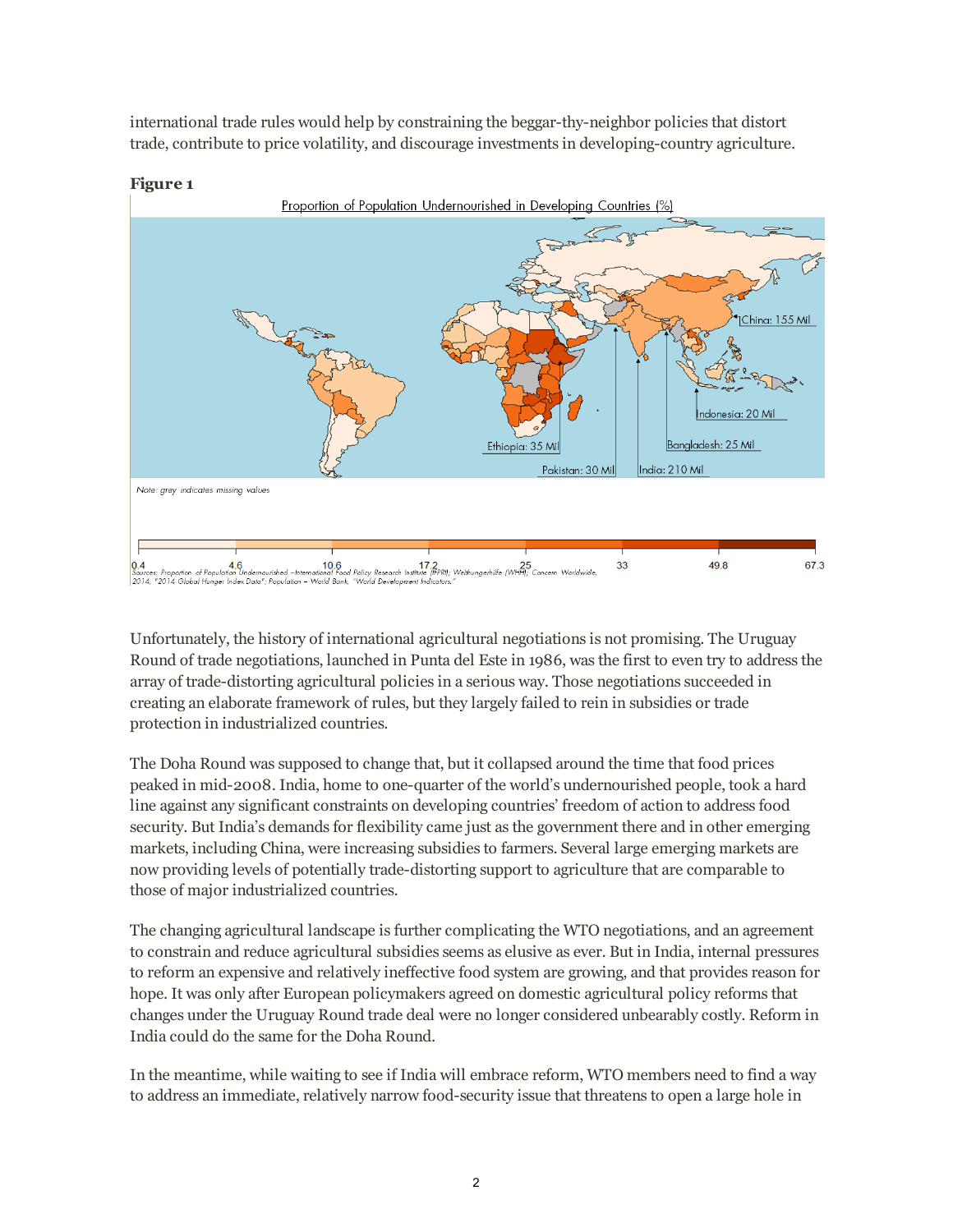the already weak rules on agriculture. Last year, at India's behest, the WTO agreed to allow developing countries to provide potentially trade-distorting subsidies to farmers if they are part of a public stockholding scheme. This supposedly temporary arrangement opens the door for significant new trade distorting support if it remains in place.

## The Bleak History of Agricultural Trade Negotiations

Agricultural reform has long been a tough nut to crack. The United States adopted "temporary" programs in the 1930s to help farmers simultaneously battling the Dust Bowl and the Great Depression. Despite dramatic changes in the structure of American agriculture since then, more than one-quarter of total US farm receipts were courtesy of Uncle Sam as recently as 1999, according to the Organization for Economic Cooperation and Development (OECD). Japanese farmers are dwindling in number and most are 65 years old or older, yet the government still maintains a tariff of more than 700 percent to protect rice farmers. And while the European Union has reformed the Common Agricultural Policy (CAP) to make it far less trade-distorting, it still transfers tens of billions of dollars to farmers every year. [\[1\]](javascript:void(0);)

While it might seem that having a relatively small number of farmers should reduce their political clout, the opposite is often true. Smaller numbers of larger, wealthier farm operations find it easier to organize and lobby to protect their interests. For most people in high-income countries, however, food is a small share of the total consumption basket. They generally will not feel strongly enough to vote, or to pony up campaign contributions, because they oppose farm subsidies.

The strength of the agricultural lobbies in key countries has also plagued efforts to negotiate international rules to discipline these policies. The General Agreement on Tariffs and Trade (GATT) was crafted by 23 developed and developing countries in 1947 to avoid trade wars like those of the Great Depression. But from the beginning there were exceptions for agriculture. GATT rules prohibited export subsidies and import quotas for manufactured products, but allowed them for agricultural commodities. Import tariffs are often higher for agricultural commodities than for manufactured goods.

In 1955, the Eisenhower administration bowed to pressure from Congress and requested a waiver from the GATT's already loose rules to protect US support for sugar, dairy, and other sensitive products. This was a move that subsequent generations of US trade negotiators would deeply regret. The overall result was that countries designed their agricultural policies to satisfy domestic political constituents with little or no concern for the impact on others.

Just a few years after getting an exemption from international rules for its own policies, the United States found itself battling the European Economic Community in the "Chicken War." US negotiators retaliated against European restrictions on poultry imports by imposing a 25 percent tariff on US imports of small trucks (Volkswagen was exporting them then). The GATT could do little, the tariff remains in place today, and the spat was just the first of many transatlantic food fights.

By the 1980s, the costs of Europe's CAP were escalating; US agricultural exports were tanking from the combination of European export subsidies and a strong dollar; and Brazil and other developing countries were increasingly frustrated at having to compete against rich country subsidies. It was not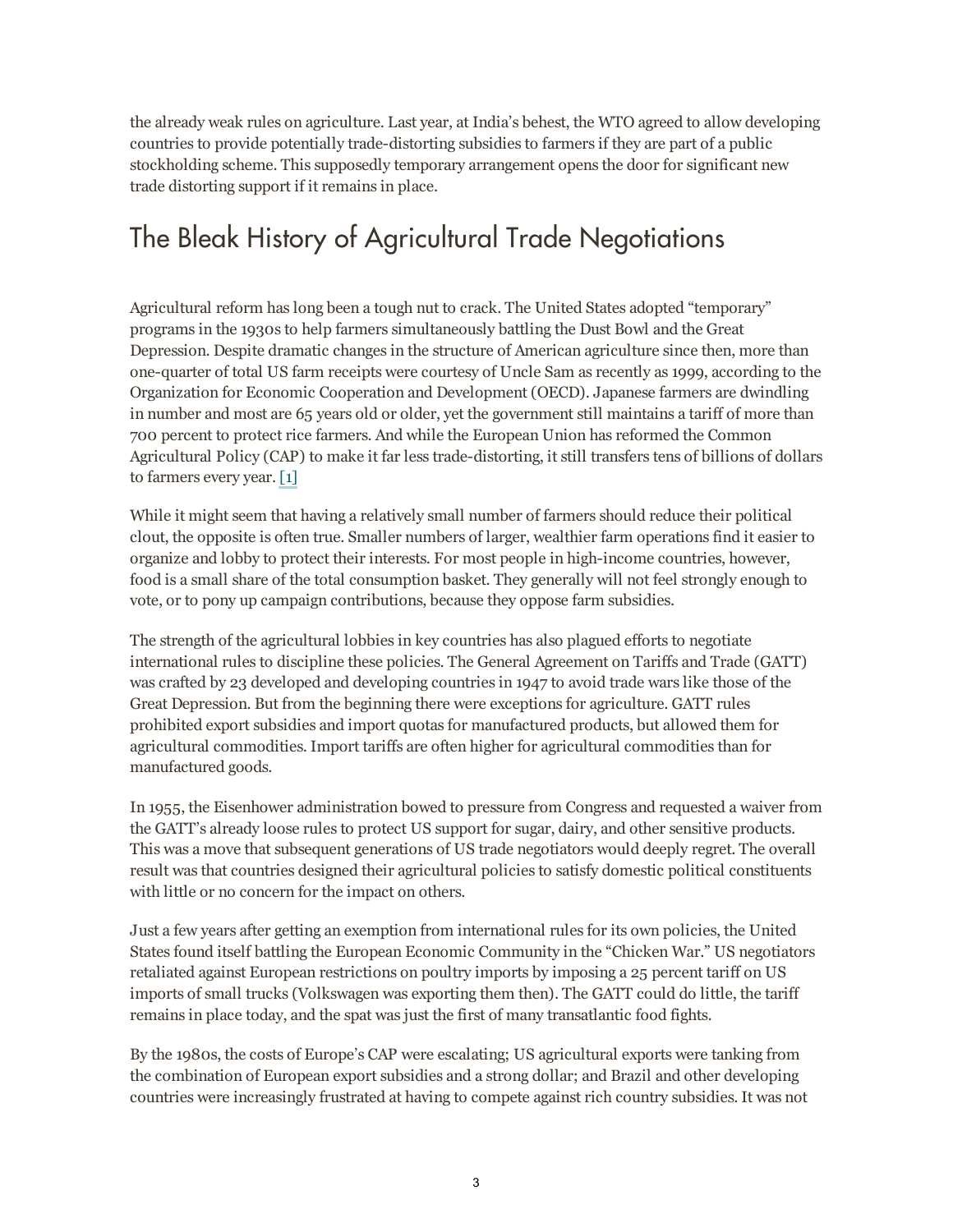the only important item on the agenda, but reducing trade-distorting agricultural policies was a major motivation for many GATT members when they launched the Uruguay Round in 1986. That round ended three years late and only after European policymakers adopted reforms to the CAP that gave them the policy space to settle their disputes with the United States and agree to international disciplines.

The Uruguay Round Agreement on Agriculture proved to be yet another disappointment, however. On the positive side, agricultural policies were, for the first time, subject to constraints under international trade rules. But European negotiators ensured that the rules reflected the modest reforms they had already adopted; Japanese negotiators insisted on keeping tight restrictions on rice imports; and the United States took advantage of the Japanese position to retain protection for sugar, dairy, and other sensitive products.

Overall, the constraints were loose enough that they had little impact in practice. But, as the European Union continued to expand south and east, agricultural support threatened to consume more and more of the budget. EU policymakers steadily expanded and deepened their CAP reforms, using the Uruguay Round framework as a guide.

## Rising Food Prices Help Kill the Doha Round

When the WTO (which replaced the GATT in 1995) decided to launch a new round of negotiations in Doha in 2001, real agricultural prices were near historic lows (figure 2). Tightening the rules on pricedepressing agricultural subsidies and trade barriers was again at the center of international trade negotiations. This time, however, Brazil and other developing-country exporters were in the forefront demanding reform. US farmers saw the round as an opportunity to increase market access in developing countries, but they were also increasingly on the defensive over American subsidy programs.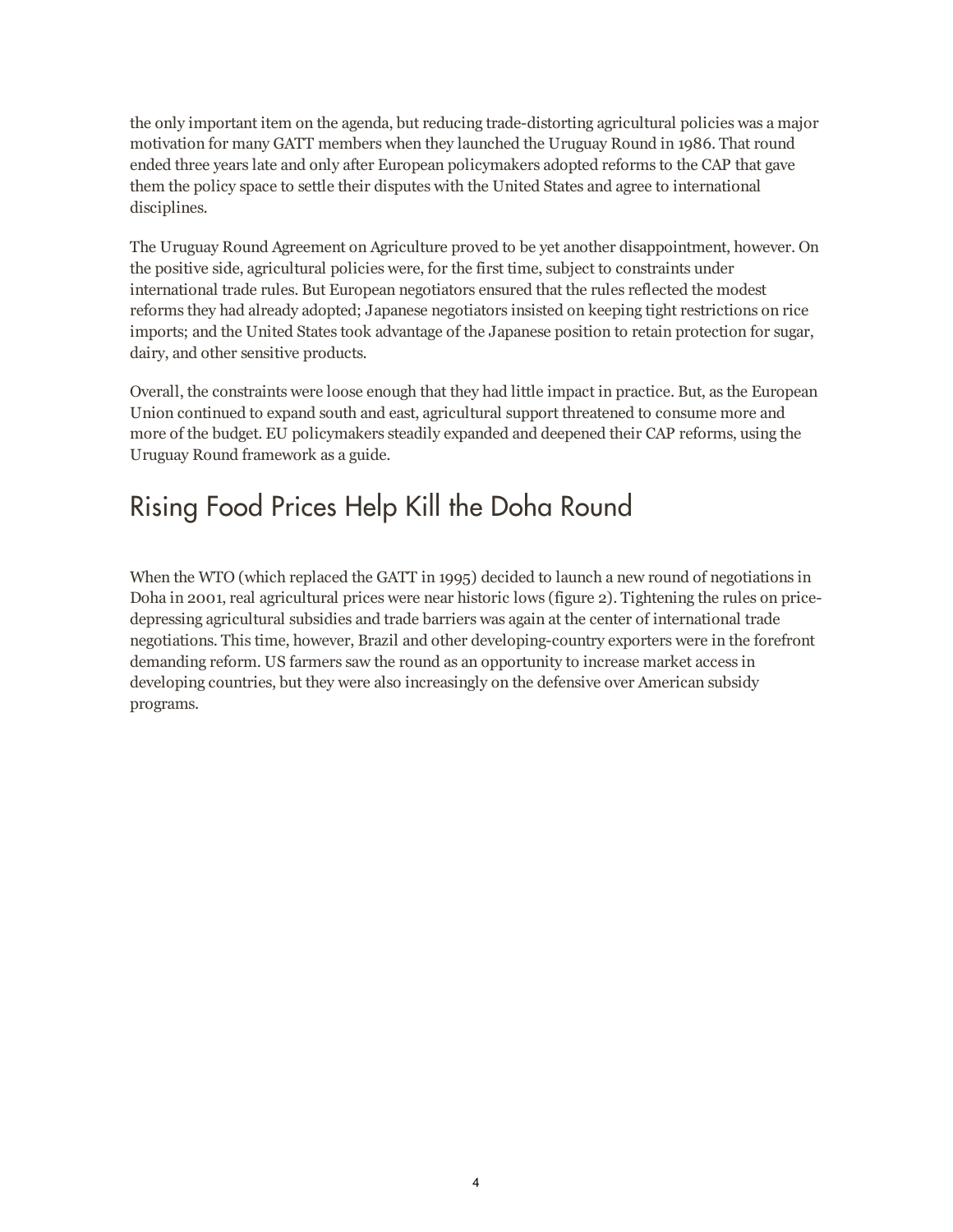



Then food prices began to rise and things changed dramatically. Although food prices have been up and down in recent years, they remain well above the levels of the mid-2000s. And that shifted global attention from the effects of low commodity prices on poor producers to the effect of high food prices on poor consumers. Many developing country governments tried to insulate consumers from price spikes. According to the FAO, 25 countries imposed restrictions on food exports in 2007-08; importdependent countries also lowered tariffs and taxes on food. Russian restrictions on wheat exports contributed to a second round of price spikes in 2010. These policies made sense to each country individually, but in the aggregate they drove global food prices even higher and left everyone worse off. Export restrictions also tend to undermine food security in the long run because they reduce incentives to expand production. Unfortunately, export restrictions in agriculture, like export subsidies, have few constraints under WTO rules.

Although it lingers on life support, the Doha Round effectively died at a ministerial meeting in August 2008. Paradoxically, the 2008 ministerial broke down largely because American and Indian negotiators could not resolve a disagreement over how much latitude developing countries should have to raise tariffs when prices are *falling* and imports are surging. [\[2\]](javascript:void(0);) In essence, India's negotiating stance since then has been that the WTO should permit developing countries to do pretty much anything in the name of food security, whatever the costs to their own or other countries.

When WTO members tried to revive the round in 2013, India held up agreement on a modest and relatively uncontroversial package of trade facilitation measures until its food security concerns were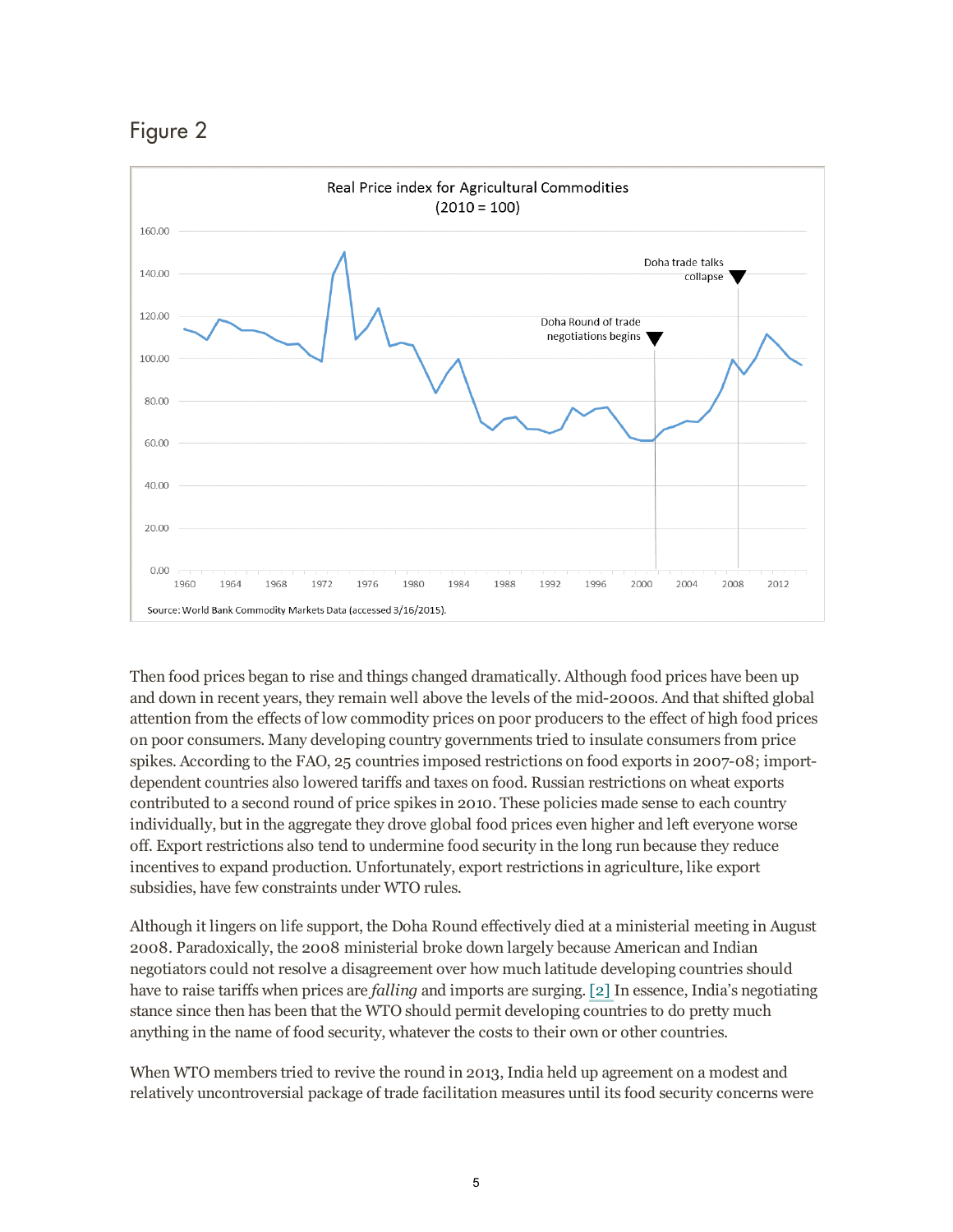addressed. WTO members eventually acquiesced to India's demand to temporarily forgo challenges to public stockholding programs, like India's, that also incorporate potentially trade-distorting price support for farmers. [\[3\]](javascript:void(0);) The following summer, India blocked the first steps toward implementation of the trade facilitation agreement because it did not think progress on a permanent solution for its food security concerns was fast enough. US and other negotiators agreed to shift the deadline for finding a solution from 2017 to the end of 2015.

## India's Food-Security Concerns and the Need for Domestic Reform

There is no question that India faces huge food-security challenges. It is home to one-quarter of all the undernourished people worldwide (figure 1). And nearly half of all children in the country and onethird of adults aged 15 to 49 are malnourished, according to the World Food Programme. So the government's concerns are understandable.

But India may well come to view the WTO arrangement on food security as a pyrrhic victory. The current approach is hugely expensive and inefficient. [\[4\]](javascript:void(0);) In 2013, the Congress Party-led government adopted the Food Security Act, which made food security a right and expanded the existing food distribution program. The program promises 5 kilograms per month of heavily

No doubt, India faces huge food-security challenges. It is home to 1/4 of all undernourished people worldwide.

subsidized rice, wheat or coarse grains to 75 percent of Indians in rural areas and up to 50 percent of those in urban areas that are near or below the poverty line (almost 70 percent of the total population). To support producers, the government buys the food for the program at prices calculated to cover costs.

The new government of Prime Minister Narendra Modi recognizes the need for reform. In the summer of 2014, he appointed a high-level committee to study the operation of India's food procurement system. In addition to finding that much of the food procured for distribution to the poor was being lost to mismanagement and corruption, the committee concluded that two other key objectives were not being met: [\[5\]](javascript:void(0);)

- Only 6 percent of farmers receive market price support from procurement.
- Buffer stocks are larger than needed, leading to high storage costs and wasted food.

The group recommended that the government focus on those most in need and reduce the coverage of the program from two-thirds of the population to 40 percent. The committee then suggested raising the benefit for the smaller group from 5 kilograms to 7 kilograms of grain, while reducing the amount of the price subsidy for all but the poorest 10 percent of recipients. The committee also recommended moving gradually to replace in-kind transfers with cash, first in large states and then in states with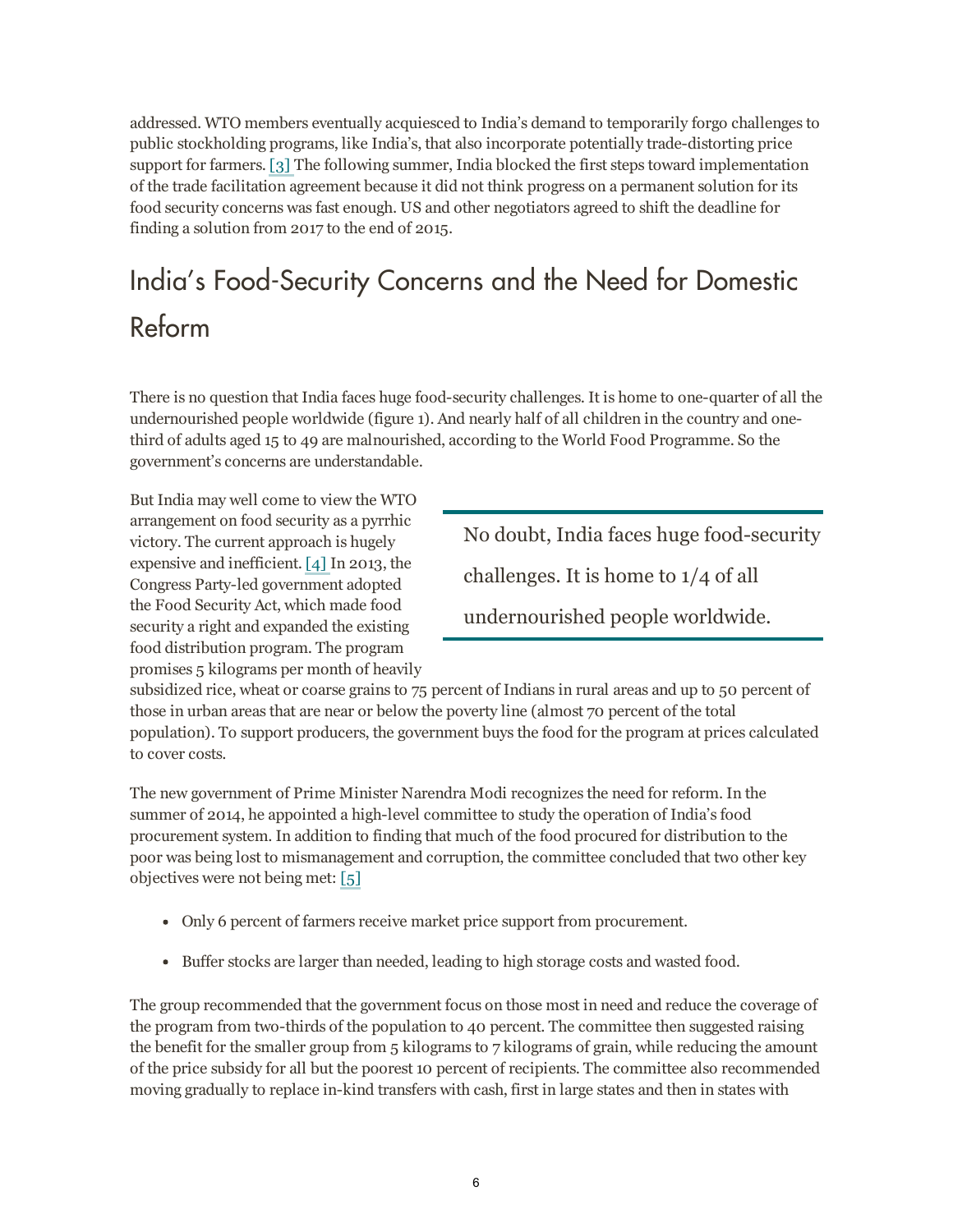grain surpluses. States with grain deficits would be allowed to choose between cash and inkind transfers.

Shortly after the group released its report, the Modi government released the 2014-15 Indian Economic Survey, which provides information and analysis to support the 2016 budget proposal. In the survey, government economists estimated that the direct costs of the subsidies on rice and wheat were equal to 1.14 percent of 2011 GDP. The survey also found evidence of significant leakage, with as much as 15 percent of the rice and nearly half of the wheat not getting to intended beneficiaries.

The analysis in the Economic Survey also affirmed the merits of the high level committee's recommendation to move to direct cash transfers. But the survey's authors concluded that building the capacity to do that would take time. They focused on narrow, technical reforms to make the public distribution system more efficient in the interim. And, in a sign of the political difficulties in cutting subsidies, some in the government embraced the high-level commission's recommendation to increase the amount of food distributed, while rejecting the proposed reduction in coverage.

This is the system that India wants so desperately to protect that it repeatedly held the entire WTO agenda hostage. As I explore below, there is a relatively modest tweak to the trade rules that could buy India the time it needs to reform its programs, without undermining the trade system. With that fix, and contrary to the impression left by Indian negotiators, the current rules are not all that constraining for developing countries.

## Are WTO Rules for Developing-Country Agriculture Too Tight?

When the Uruguay Round Agreement on Agriculture (URAA) was concluded, few developing countries were providing subsidies to agriculture. Most were focused on manufacturing more than agriculture and were concerned with keeping food prices low for urban consumers. The policy tool of choice for developing countries at the time was to impose tariffs that were either unbound under international rules or bound at very high levels. The gap between developing countries' bound and applied tariffs is often large, leaving governments with substantial flexibility to raise or lower them in response to changing market conditions.

As part of the URAA, countries that were providing trade-distorting subsidies to farmers had to cap and then reduce them. The caps were generally set at relatively high levels and were rarely binding. But because most developing countries were not providing such subsidies, and did not anticipate doing so, only a dozen or so made formal commitments to set caps. The remaining countries were bound by the agreement's de minimis limits on tradedistorting subsidies and market price support. Those limits are set at 10 percent of the value of production for support to specific products, and 10 percent of the value of total agricultural production for non-product-specific support.

But this is only a fraction of the policy space developing countries have under the URAA. There is a "green box" for all member countries that allows unlimited support as long as it has no or only minimal effects on trade or production. Examples include research, extension services, and income support for farmers, as long as it is decoupled from production decisions. There is also a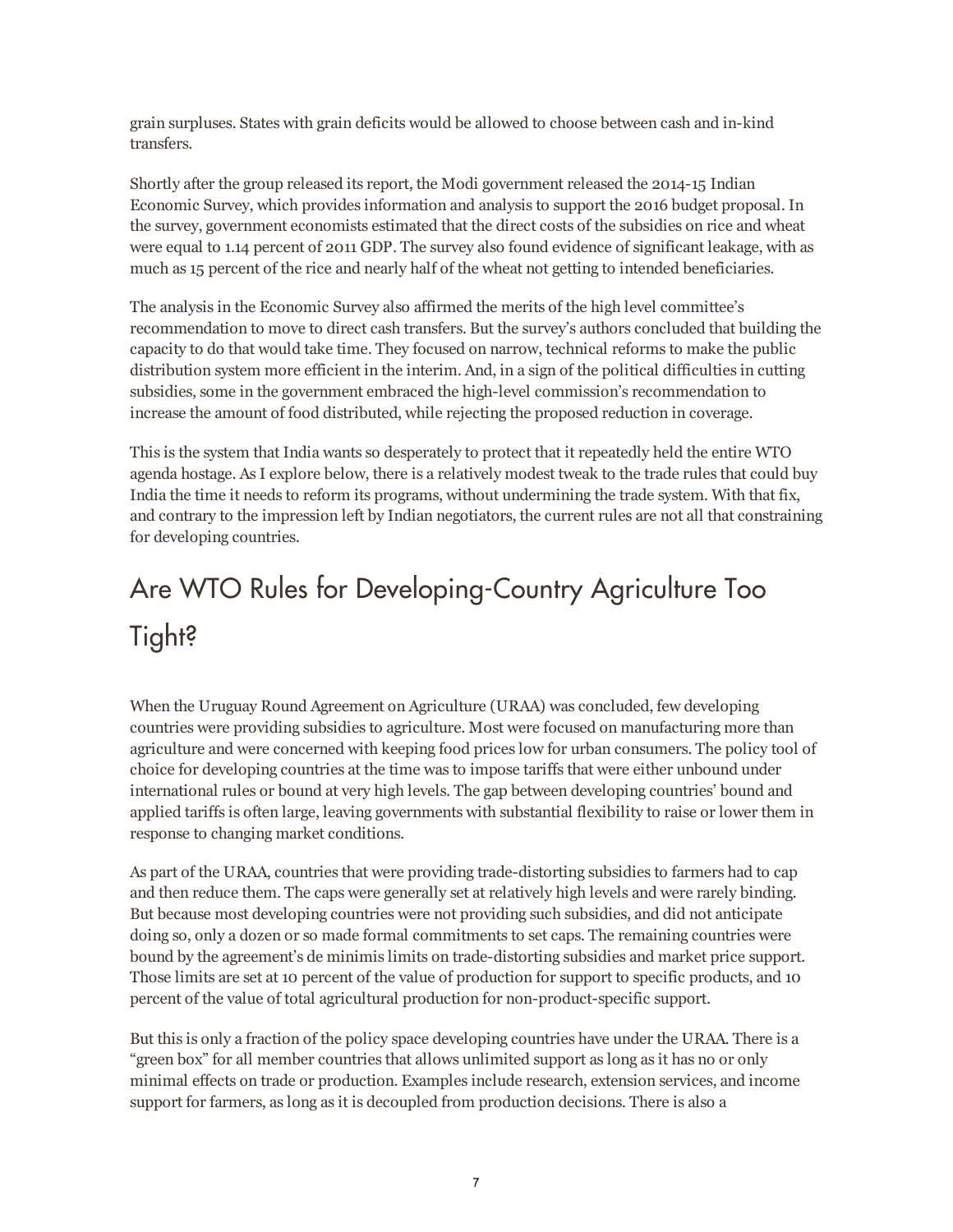"development box" that provides additional flexibility for developing countries to provide input subsidies for low-income farmers and investment subsidies, if they are generally available for agriculture.

There are also no limits on the size of the subsidies that countries can provide to food insecure consumers via public stockholding and domestic food aid schemes, as long as the procurement of food stocks is at market prices. But, if governments procure food from farmers at "administered" prices that are above reference prices set in the Uruguay Round agreement, then it counts as tradedistorting support that counts against the de minimis ceilings. The value of that market price support is calculated as the price wedge (administered price minus the reference price) times "eligible production." The problem is that the reference prices are 30 years old (based on 1985-86 world prices), and there is no adjustment for inflation or exchange rate changes.

This is where India's food security programs run into trouble. India procures rice, wheat, and a few other staple commodities at government-set prices and then sells them at heavily subsidized prices to the poor. India's most recent WTO notification shows that the calculated market price support is still within its de minimis limits. But India's administered prices have been rising in recent years, and the amount of market price support, as calculated under WTO rules, has been rising sharply as well, especially for rice.

There are also no limits on the size of the subsidies that countries can provide to food insecure consumers via public stockholding and domestic food aid schemes, as long as the procurement of food stocks is at market prices.

But the calculation under the WTO rules has no connection to current market conditions and makes little economic sense. According to India's WTO notification, the administered price for rice in 2010 11 was \$329 per metric ton, above the  $1985-86$  reference price of \$293 per metric ton. That led to a calculation of \$2.3 billion in market price support for rice. But according to World Bank data, the average world price of the cheapest variety of Thai rice in 2010-11 was over \$400 per metric ton.

So India is on solid ground in seeking changes to this rule. But its other demands are extreme. With varying degrees of support from members of the G-33 group of food-importing countries, India demanded a broad exemption for public stockholding programs from the definition of tradedistorting support. Specifically, it wants to move these programs to the green box, even when they employ administered procurement prices that clearly have the potential to be trade-distorting. If the government's reference price were to rise above world market prices, which is what experience suggests will eventually happen, the government would either have to raise trade barriers to stem imports, or acquire even more stocks to maintain the target price. And if stocks begin to accumulate, the government may be tempted to unload them on world markets, displacing production and suppressing prices in other developing countries.

But the American position is even more puzzling. US negotiators refused to do the obvious and negotiate changes to the rule for calculating market price support. Revisiting that decision is the key to preventing another impasse in Geneva.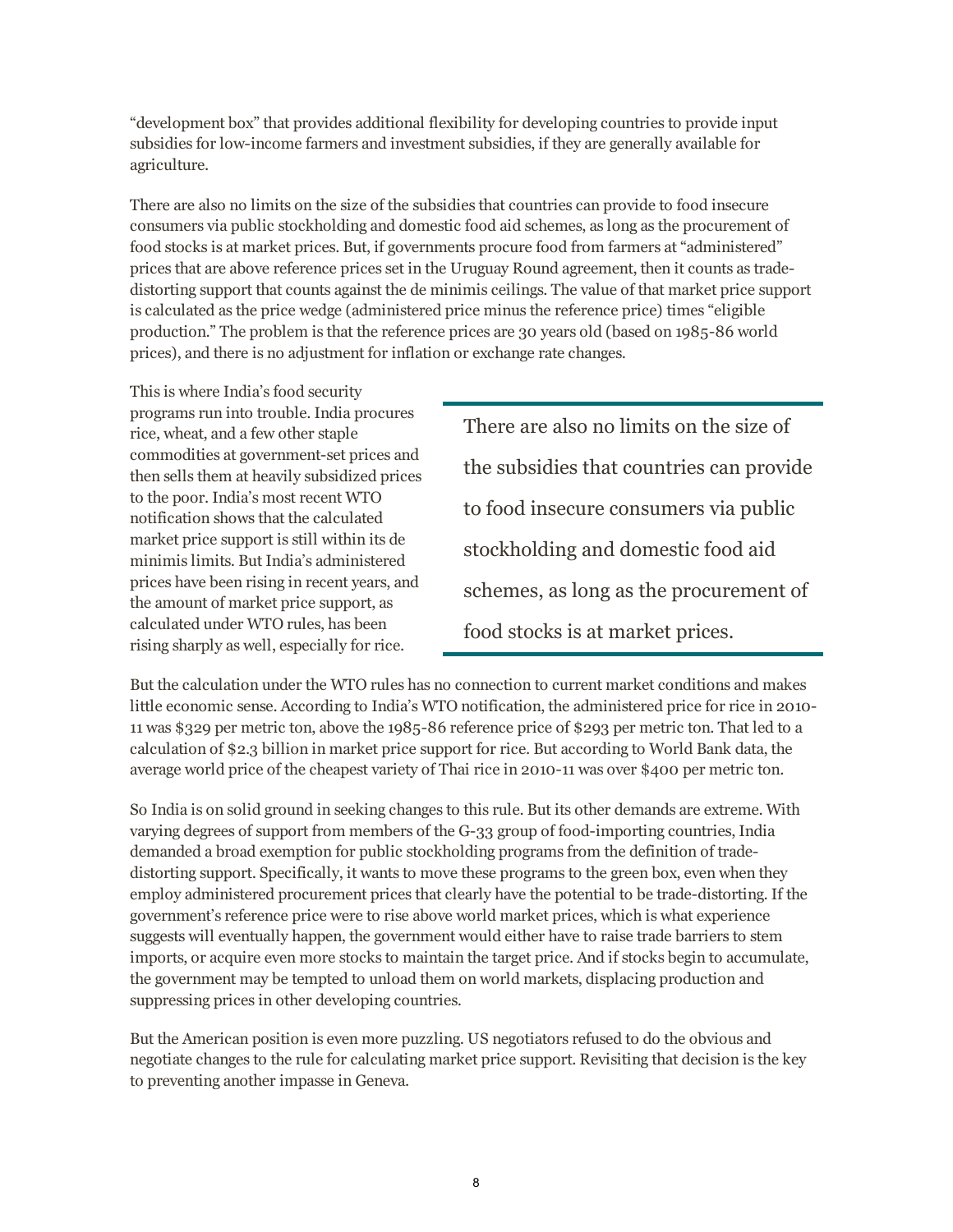### Are WTO Rules Too Loose?

According to estimates compiled by the OECD, several large emerging markets, including Turkey and Russia, provide relatively high levels of support to agricultural producers. As a share of total farm receipts, producer support is comparable to the OECD average in those countries, as well as China and India. Whether because of reform, as in the European Union, or because higher prices automatically reduce countercyclical subsidies in the United States, producer support in industrialized countries, by contrast, has generally been declining (figure 3).



#### Figure 3

The levels of support in India and China already represent large shares of total national income, and they appear to still be rising. In its WTO notification for 2010-11, India reported providing almost  $$25$ billion in green box subsidies, roughly four times higher than India reported for 2004–05. The report lists \$5.6 billion for research, \$3.3 billion for concessional loans and debt relief, and \$1.4 billion for public stockholding. But the details of most of the rest are missing, so there is no way to know whether India is appropriately allocating that spending to the green box. India also reported providing \$29 billion in input subsidies and a bit over \$2 billion in market price support for rice, all up sharply from earlier years. All told, what India reported spending on agriculture was roughly 3 percent of its GDP.

China's agricultural support expenditures are also high and growing. In its most recent WTO notification, which only goes to 2008, China reported 593 billion renminbi in green box spending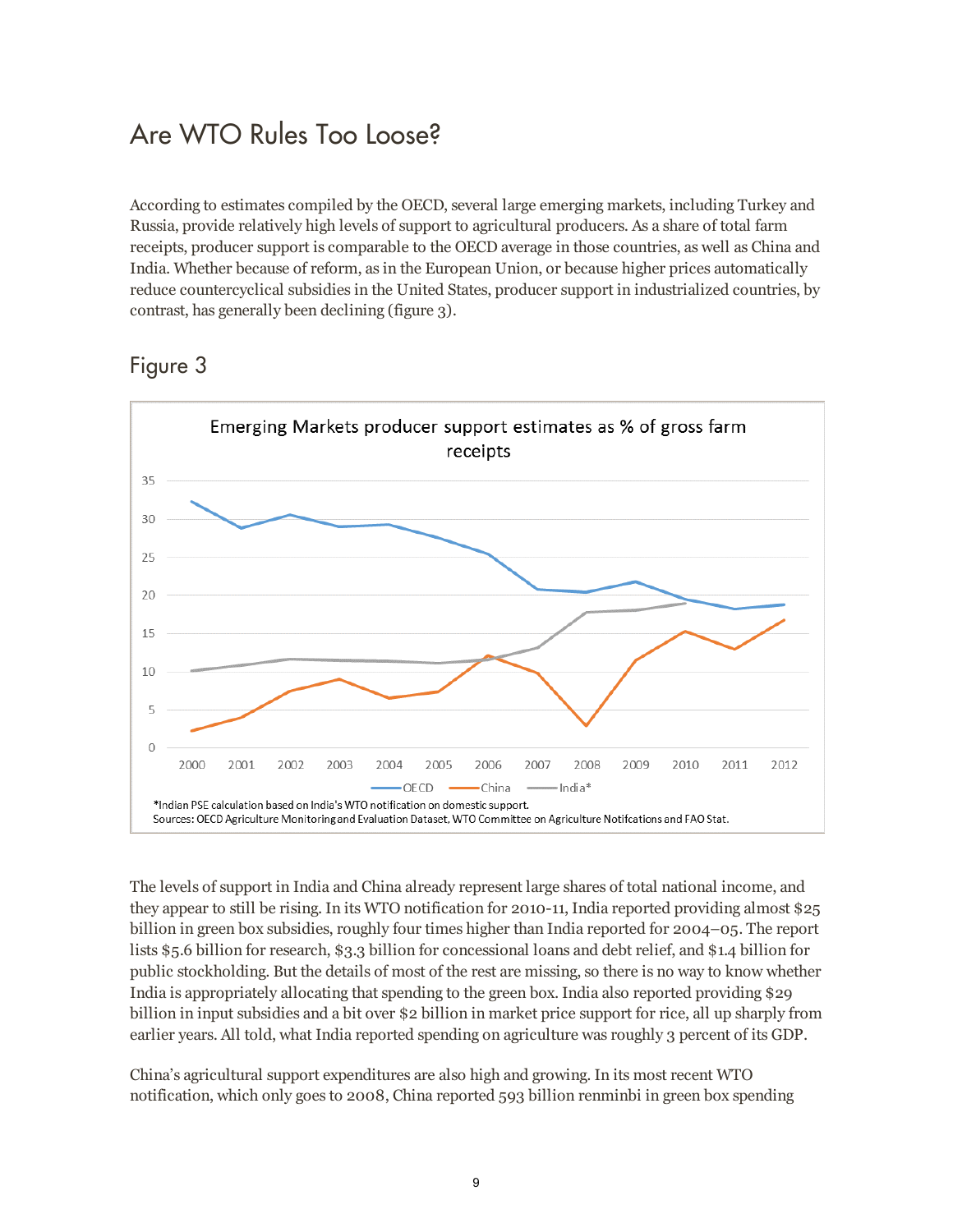(\$85 billion at market rates); that was almost twice the 310 billion renminbi reported for 2005. The largest single item, accounting for almost 30 percent of the total, was a grab bag of miscellaneous "general services," including buildings, facilities, and salaries and pensions for government employees. In 2008, China also reported spending 78 billion renminbi (\$11 billion) for input subsidies, up from \$2 billion in 2005, and a relatively modest amount—15 billion renminbi (\$2 billion)—in price support for rice, corn, cotton, and pork. China reported that it was not close to the 10 percent de minimis limit for any of those products. The Chinese total is also around 3 percent of its GDP.

China, which joined the WTO in 2001, uses an updated reference period for calculating market price support, but it still does not reflect current conditions. OECD estimates of China's producer support, which are more recent and use current market prices, give a more accurate indication of the actual extent of market price support to producers. According to those estimates, China's market price support to producers in 2012 was far larger than reported to the WTO, around \$100 billion. Most of the support to date has been for wheat, maize, and pork. Market price support for rice, the main staple of poor consumers, only recently turned positive and remains smaller than support for the other grains.

These trends are raising concerns among agricultural exporters, developing and developed. They are also putting strains on budgets in developing countries as their governments grapple with the need to balance support for producers with the food-security needs of poor consumers. By contrast, OECD countries were generally richer when they began providing support to farmers and the share of most people's income going to food was relatively small. That meant those governments could use offbudget trade barriers and supply controls to prop up prices for farmers without fearing a backlash among consumers.

China and India are at much lower levels of income than the United States, Japan, or Europe were when they introduced agricultural support policies. That means that food is a larger share of the consumption basket, and poor consumers in China and India are less able to adjust to higher prices. That makes these countries wary of using trade barriers and supply controls to boost producer prices, at least for staples. But the on-budget subsidies are expensive and divert resources from other needs.

## An Interim Arrangement on Food Security That Moves the System Forward

In general, the current WTO rules on agriculture do not appear to be overly constraining for developing countries. The way that market price support is calculated under the current rules needs to be fixed, but India's proposal to exempt market price support for farmers if it is linked to public stockholding programs is short-sighted. It would deal a serious blow to international disciplines on trade-distorting agricultural policies.

Given the stakes, the US refusal to negotiate changes to the method for measuring market price support is inexplicable. In addition to fixing that rule, the WTO also needs to address export restrictions. That would help rebuild confidence in trade as a tool of food security and reduce the incentives for countries to pursue expensive and ineffective self-sufficiency policies. Pairing new rules on export restrictions with the elimination of export subsidies would then expand the beneficiaries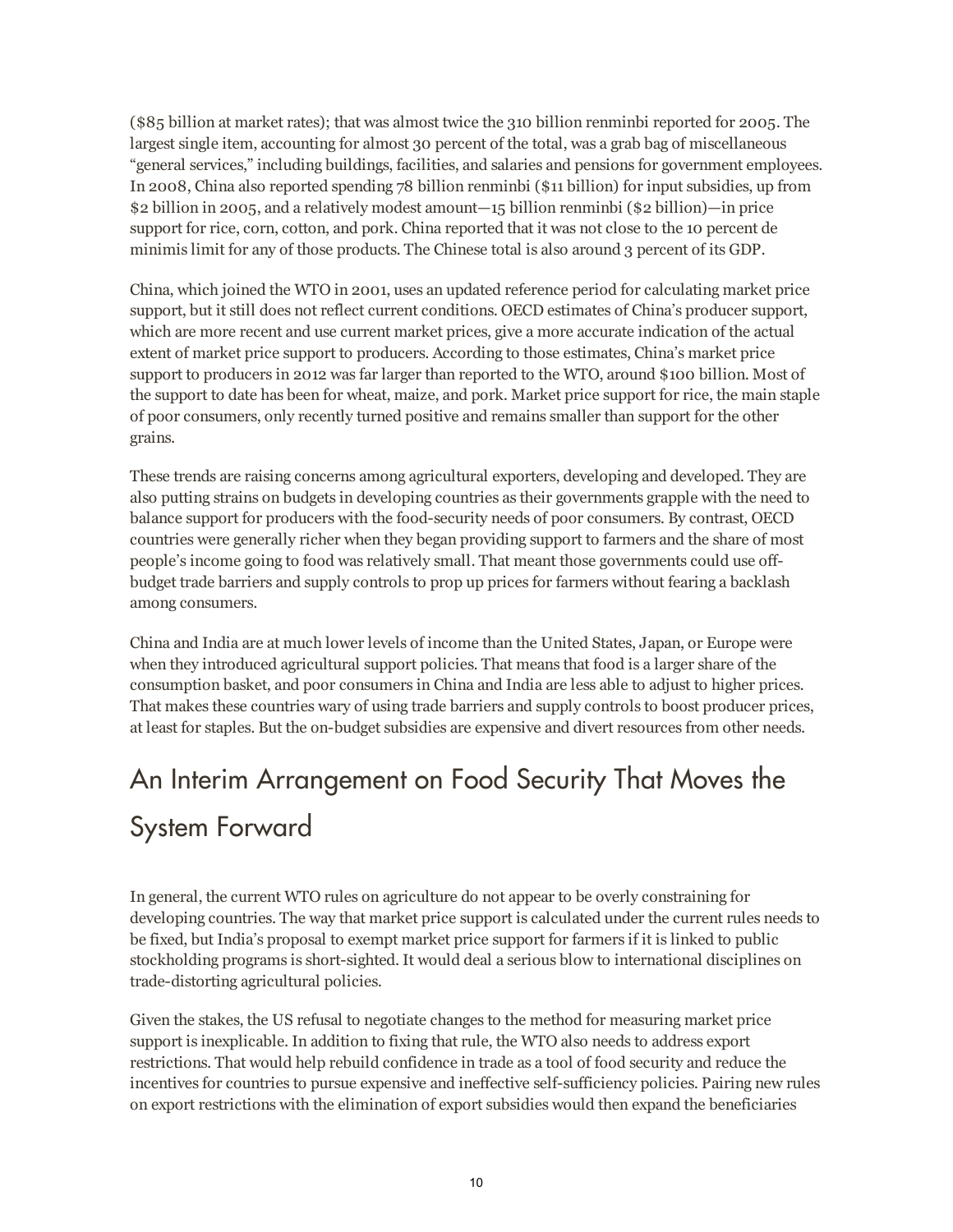from a WTO food security arrangement and broaden the pro-reform coalition. That makes the EU's refusal to agree to eliminate export subsidies that it no longer uses as baffling as the US negotiators position on market price support.

More flexibility on these issues could open the way for an interim arrangement that moves the trade system forward. The key elements of a WTO food security package that members should be able to deliver this year include the following:

Given the stakes the US refusal to negotiate changes to the method for measuring market price support is inexplicable

- agreement to use current market prices to calculate market price support, which would make the calculation more economically rational for everyone
- agreement to eliminate export subsidies (mainly affecting the European Union) and to reduce in-kind food aid that can distort markets (mainly affecting the United States)
- agreement to discipline the use of export restrictions by enhancing transparency and exempting sales to low-income food-importing countries and World Food Programme operations

I hope that WTO members can eventually find their way to a broader agreement that further reduces and binds rich-country subsidies to farmers, protects developing countries from the beggar-thyneighbor policies of others, and provides a framework to help countries stop shooting themselves in the foot. While reaching such an agreement still seems far away, the interim agreement outlined here would at least nudge things in the right direction. And, if the Modi government in India is able to undertake the food-program reforms that it knows are needed, further progress could follow.

## Acknowledgments

I would like to thank Albert Alwang for research assistance, Kristina Wilson for designing the timeline, and John Osterman for helping me hone the argument.

CGD is grateful for contributions from the UK Department for International Development in support of this work.

[\[1\] T](javascript:void(0);)his section draws on my synthesis of the extensive body of political economy research on agricultural policy in Delivering on Doha: Farm Trade and the Poor (Washington: Center for Global Development and Institute for International Economics, 2006).

 $\lceil 2 \rceil$  Paul Blustein tells the story of the failed ministerial in "The Nine-Day Misadventure of the Most Favored Nations: How the WTO's Doha Round Negotiations Went Awry in July 2008," Brookings